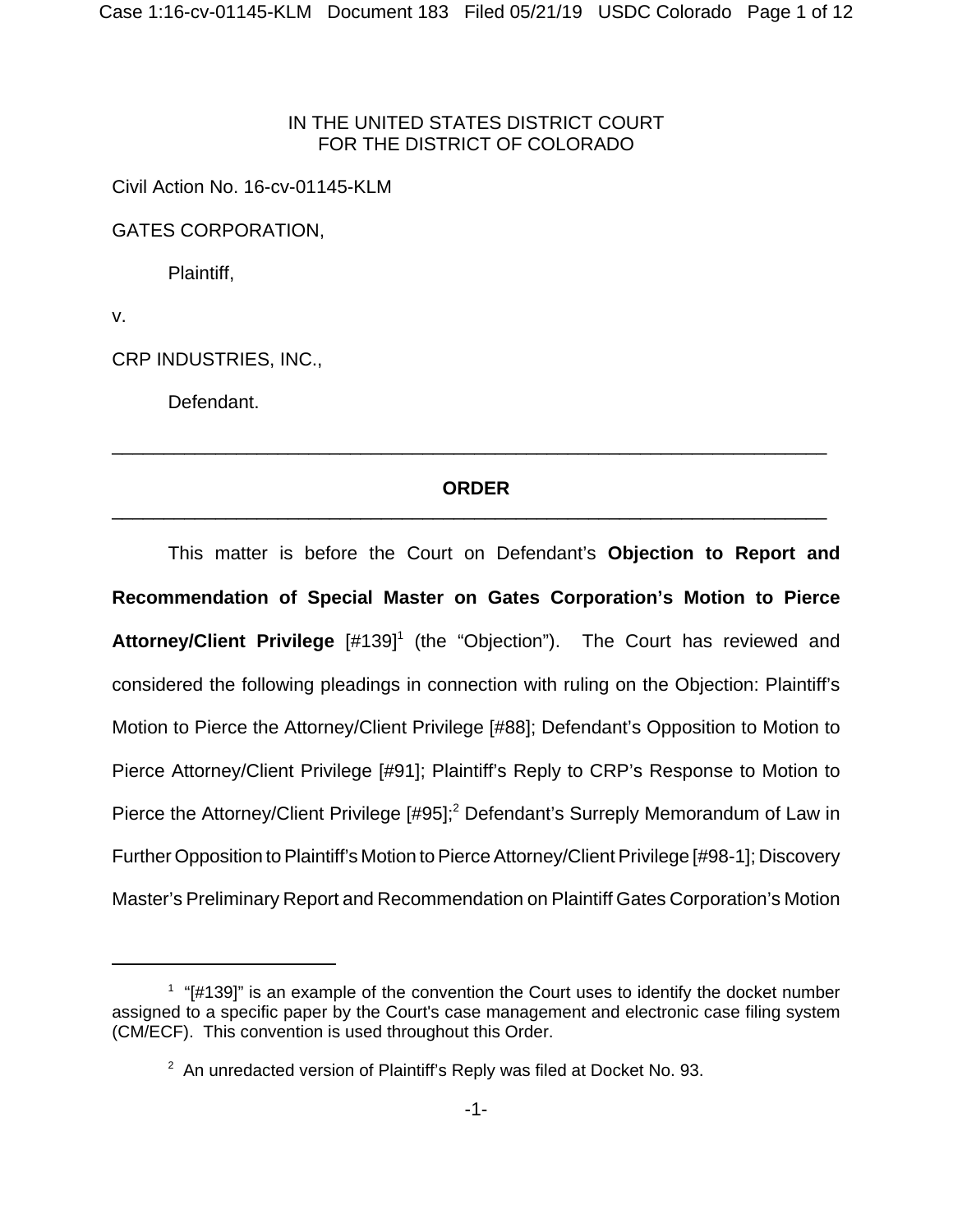to Pierce Attorney/Client Privilege [#134] (the "Discovery Master's Report"), the Objection [#139] and Plaintiff's Response to Defendant's Objection [#148], and is otherwise fully advised in the premises. For the reasons explained below, the Objection is **OVERRULED**.

### **I. Procedural Background**

As discussed in detail in the Discovery Master's Report [#134], the dispute at issue involves Plaintiff's desire for compelled production of documents Defendant has identified as protected by the attorney-client privilege. Despite this protection, the crime-fraud exception vitiates the attorney-client privilege "where the client consults an attorney to further a crime or fraud." *In re Vargas,* 723 F.2d 1461, 1467 (10th Cir. 1983). The parties do not disagree about the procedural framework for determination of whether the crimefraud exception applies, so I mention it only briefly here. The United States Supreme Court held in *United States v. Zolin,* 491 U.S. 554 (1989)*,* that *in camera* review is permissible to adjudicate the applicability of the crime-fraud exception to the attorney-client privilege when there is a "showing of a factual basis adequate to support a good faith belief by a reasonable person that *in camera* review of the materials may reveal evidence to establish the claim that the crime-fraud exception applies." *Id.* at 572 (citation omitted). In his lengthy and thorough analysis, the Discovery Master concluded that *in camera* review of the disputed documents is appropriate because of a showing of "wrongful conduct [that] may well, upon a close reading, qualify as prima facie crime or fraud." *Discovery Master's Report* [#134] at 32 (internal quotation marks omitted).

Defendant objects to the Discovery Master's Report on two general bases: first, that the Discovery Master erroneously evaluated Defendant's actions in hindsight and not based

-2-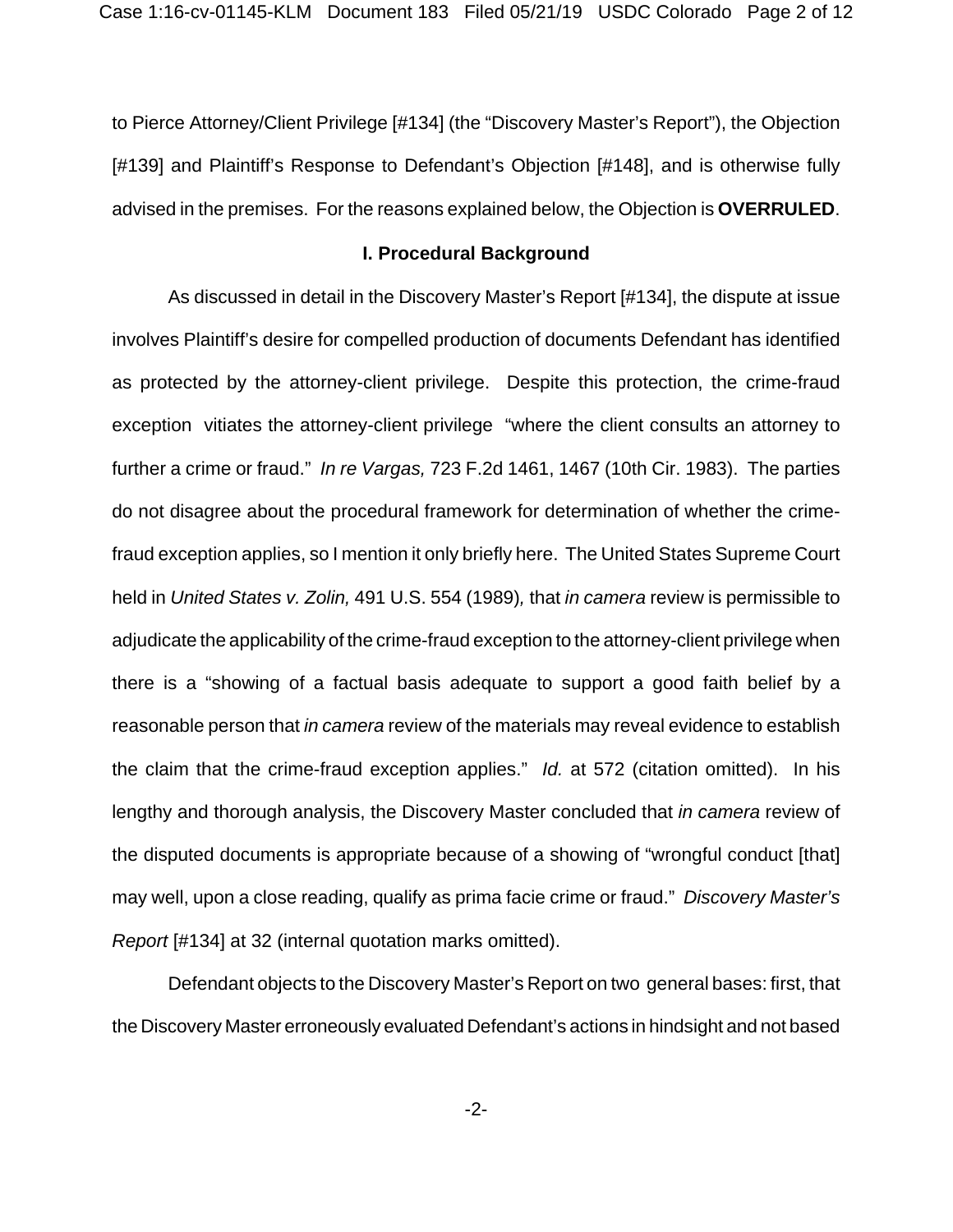on what Defendant knew at the time of those actions; and second, that the Discovery Master erroneously ordered *in camera* review on grounds not raised by Plaintiff. *Objection* [#139] at 10-17. More specifically, Defendant asserts that the Report's conclusion that Defendant engaged in concealment by omitting material facts which it had a duty to disclose is unsupported. Defendant also contends that the law does not hold that a flawed or inadequate document preservation effort is grounds for piercing the privilege. *Id.* at 13- 32. In response, Plaintiff asserts that Defendant "has failed to offer any meaningful explanation as to why *in camera* review should be precluded," thus suggesting that it "has something to hide." *Response to Objection* [#148] at 8-9. Further, Plaintiff asserts that Defendant's fraudulent intent can be inferred from evidence that a company official contemporaneously knew that an employee stole Plaintiff's proprietary information and that she was using it, yet the company denied those facts when responding to Plaintiff's inquiry about the theft. *Id.* at 15-18.

### **II. Analysis**

### **A. The Evidence Asserted by Plaintiff of Defendant's Wrongful Conduct**

At its core, this dispute centers around whether Defendant's actions in response to Plaintiff's inquiry about its former employee's theft of proprietary information can serve as the basis for invocation of the crime-fraud exception to the attorney-client privilege.<sup>3</sup> Defendant, a corporation alleged to be "a direct competitor of" Plaintiff, describes its

<sup>3</sup> The Discovery Master recommended that *in camera* review of the disputed documents occur as a first step in the process of deciding whether invocation of the crime-fraud exception is appropriate. Nothing in this Order is intended to express any opinion as to whether the crime-fraud exception applies to the disputed documents, which have not yet been tendered to the Discovery Master for review.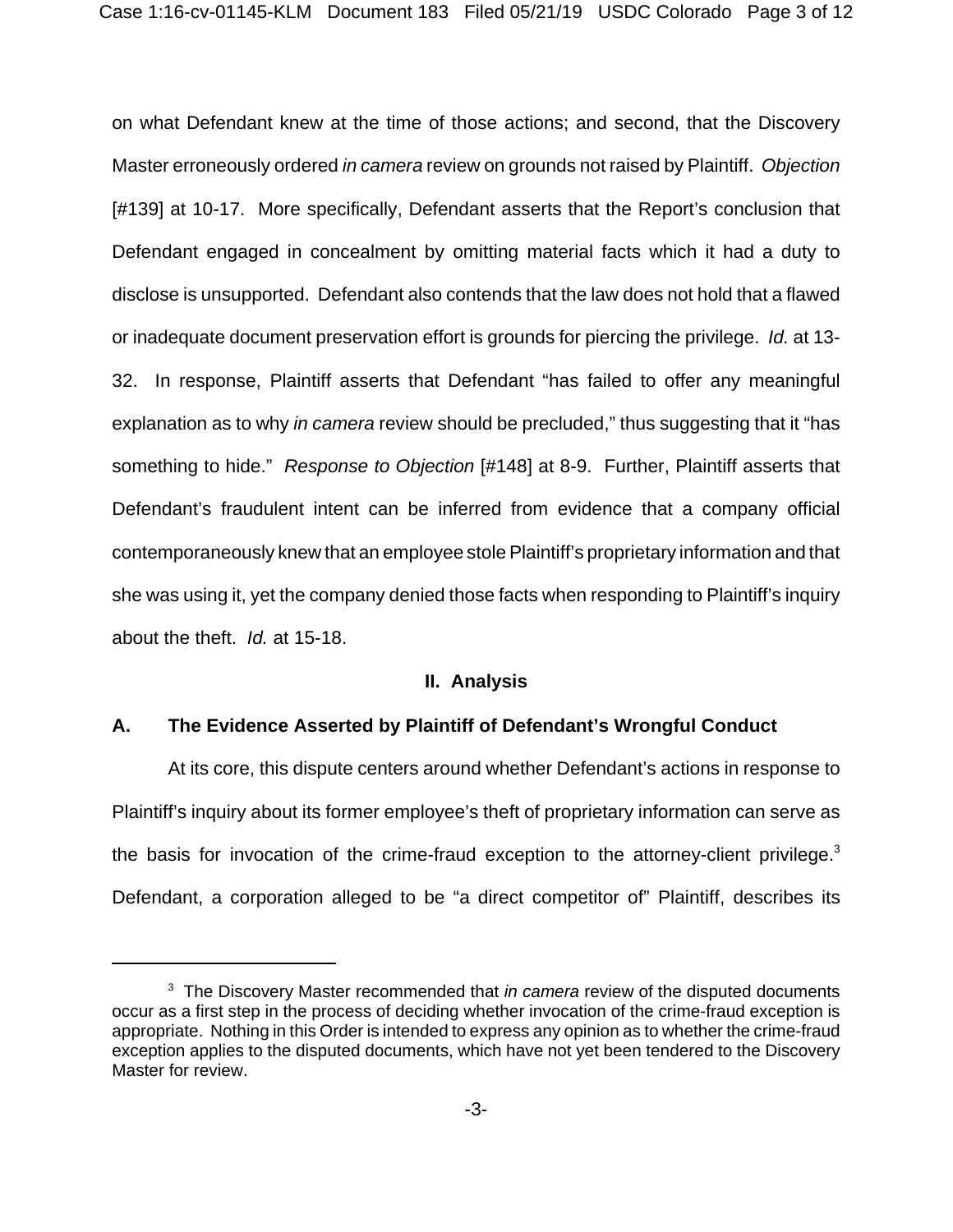conduct as reasonable under the circumstances considering what it knew when confronted by Plaintiff with concerns about the theft. *Second Am. Compl.* [#84] ¶ 10; *Objection* [#139] at 10-13. Defendant appears to suggest that its course of action in response to Plaintiff's inquiry may have been conservative or less than perfect, but that there is no basis for a reasonable person to conclude that a crime or fraud was underway. However, the evidence presented by Plaintiff sufficiently suggests otherwise.

A brief recitation of only a portion of that evidence suffices to make the point. Defendant admits that after Plaintiff's counsel notified Defendant of the potential theft of proprietary information by Plaintiff's former and Defendant's then-current employee, Laura Bale ("Bale"), the company eventually commenced an "investigation." Bale's supervisor throughout her employment with Defendant was David Hirschhorn ("Hirschhorn"), Defendant's Director of Brand Management. *Scheduling Order* [#23] at 4. At an early point in Defendant's investigation, a non-lawyer human resources executive performed a keyword search of Hirschhorn's emails but "did not find any evidence that [Hirschhorn] had received any proprietary information from Bale." *Objection* [#139] at 4 (citing *Depo. of Rahael Sobon* [#88-7] at 30:19-32:15; *Depo. of Sabine Gilson* [#88-6] at 43:8-22, 60:21- 61:9). $^{4}$ 

Despite Defendant's contemporaneous conclusion that Hirschhorn did not "receive" any of Plaintiff's proprietary information from Bale, it is now undisputed that this conclusion

<sup>&</sup>lt;sup>4</sup> The deposition testimony to which Defendant refers does not explicitly state that Defendant did not find any evidence that Hirschhorn had received proprietary information from Bale. It simply confirms the company's human resources employee's "quick search . . . from David [Hirschhorn's] email" and the fact that she focused on Ms. Bale and discussed the investigation around the theft with Hirschhorn. Nevertheless, for purposes of the instant issue, the Court gives Defendant the benefit of the doubt.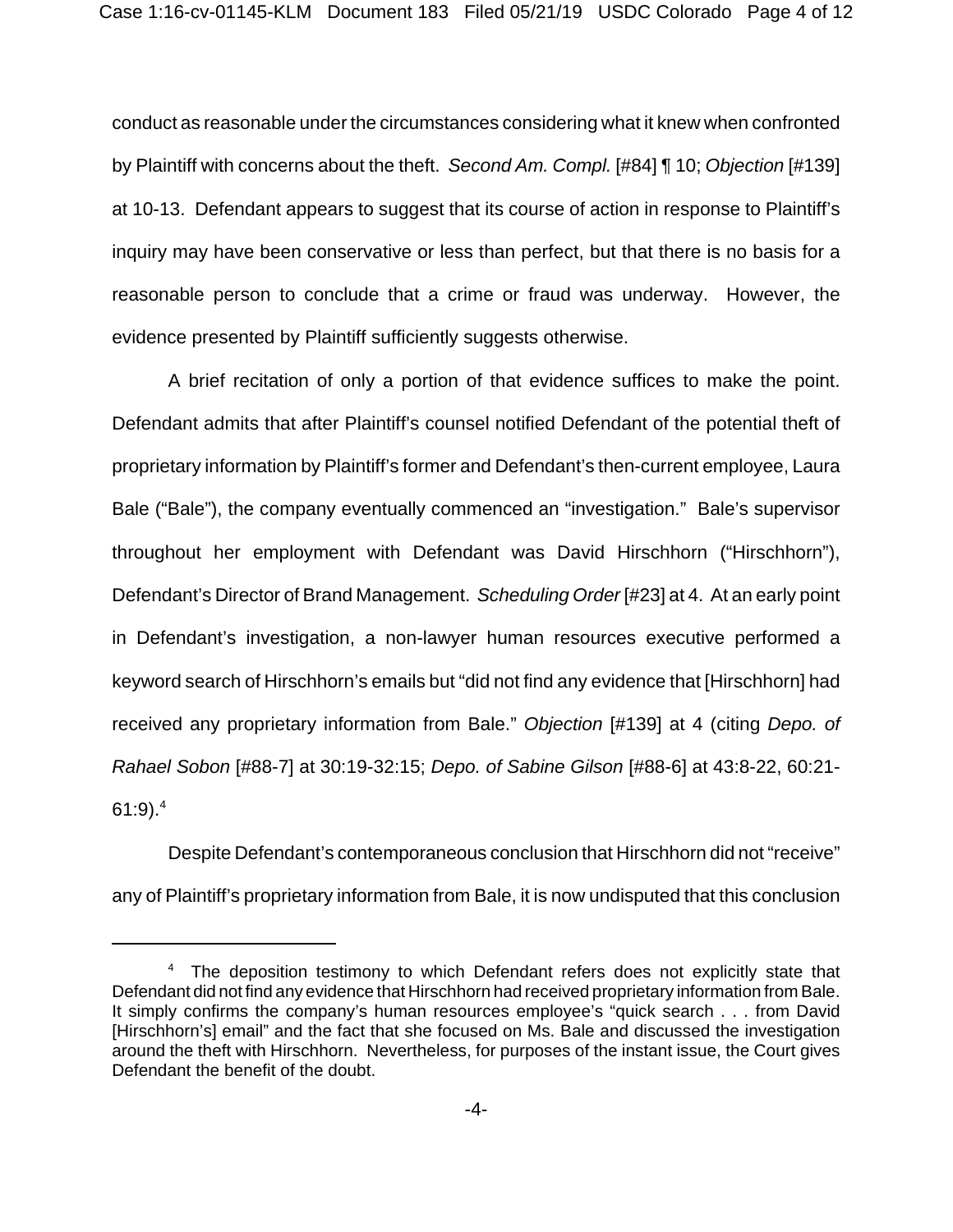was incorrect. Defendant has acknowledged that Hirschhorn subsequently admitted to the FBI that he received and opened the file containing Plaintiff's confidential information, and Defendant has made no argument that Hirschhorn lied to the FBI. *Objection* [#139] at 5; *Plea Agreement* [#88-15] at 18. More importantly, at the time of its "investigation," Defendant appears to have stopped short of attempting to determine the extent to which the information stolen by Bale was actually being used for the company's benefit. For example, Bale (whose credibility is of course blemished) subsequently testified under oath that Hirschhorn knew about her possession of Plaintiff's proprietary database approximately six months after she started working for Defendant, long before the "investigation" began. *Depo. of Laura Bale* (the "Bale Depo.") [#95-2] at 246:22-247:6. Moreover, despite Bale's compromised credibility, her testimony in this regard has been amply confirmed by other evidence. As mentioned above, Hirschhorn himself later admitted to the FBI that Bale sent him Plaintiff's proprietary information and that he discussed her access to Plaintiff's and Defendant's systems and use of Plaintiff's data. *Response to Objection* [#148] at 16-18; *Plea Agreement* [#88-15] at 18. Instant messages between Bale and Hirschhorn during their employment confirm that months before Plaintiff's first inquiry to Defendant about the theft, Bale essentially told Hirschhorn that she was obtaining proprietary information from Plaintiff. One message further confirms that Hirschhorn understood that Bale's actions were wrong, but he nevertheless encouraged them. *Reply* [#95] at 5-6; *Plea Agreement* [#88-15] at 18; *Bale Depo.* [#95-2] at 268:9-11. Bale unequivocally testified in her deposition that Hirschhorn knew she had access to Plaintiff's database as of September of 2011, and that he used information she provided to him from the database. *Bale Depo.* [#95-2] at 256:2-5, 271:6-13, 277:13-24, 296:21-297:3, 298:3-8.

-5-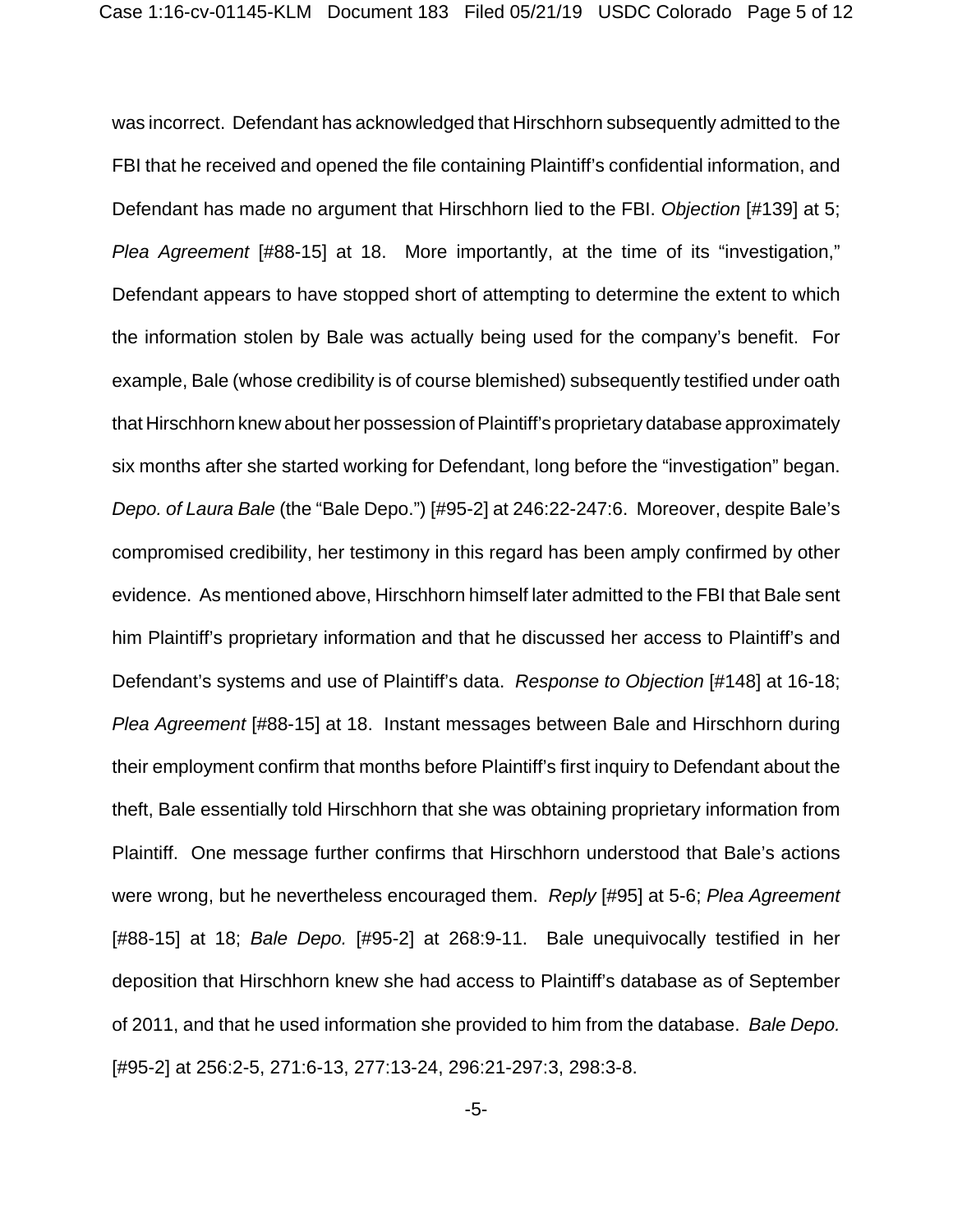Defendant contends that because Plaintiff's counsel's letter about the alleged theft "implicated Bale alone, [Defendant] reasonably focused its investigation on Bale, who worked off of her own laptop and used a personal email address, instead of launching a company-wide investigation." *Objection* [#139] at 21. Based on the information currently provided to the Court, I cannot agree that so limiting the investigation was reasonable or prudent.

First, although Bale worked from her home in Colorado and the Defendant's main office is in New Jersey, she was not a solitary or isolated employee. The evidence demonstrates that her work contemplated and required frequent interactions with other company employees. Bale stipulated in her Plea Agreement that during her 25-year employment with Plaintiff prior to working for Defendant, her job had been to develop part of the information she later took from Gates. *Plea Agreement* [#88-15] at 10. According to the Second Amended Complaint, Hirschhorn admitted to the FBI that Bale was hired by Defendant to integrate data used by Plaintiff into Defendant's database and to make this information accessible and easy to use. *Second Am. Compl.* [#84] ¶ 54. In addition, Bale had regular email contact with supervisors in the company, including Hirschhorn. *Id.* ¶¶ 40- 48; *Answer* [#86] at 6-7; *Bale Depo.* [#95-2] at 212:19-213:10, 247:11-249:22. She also communicated "almost daily" by Instant Message with Hirschhorn. *Reply* [#95] at 5; *Bale Depo.* [#95-2] at 293:2-10. To suggest that Defendant was somehow unaware of the extent of Bale's company interactions is not credible.

Moreover, Defendant's protest that Hirschhorn did not admit any knowledge of wrongdoing at the time of the investigation and that the company only learned several years later that he received and opened the file containing Plaintiff's confidential information

-6-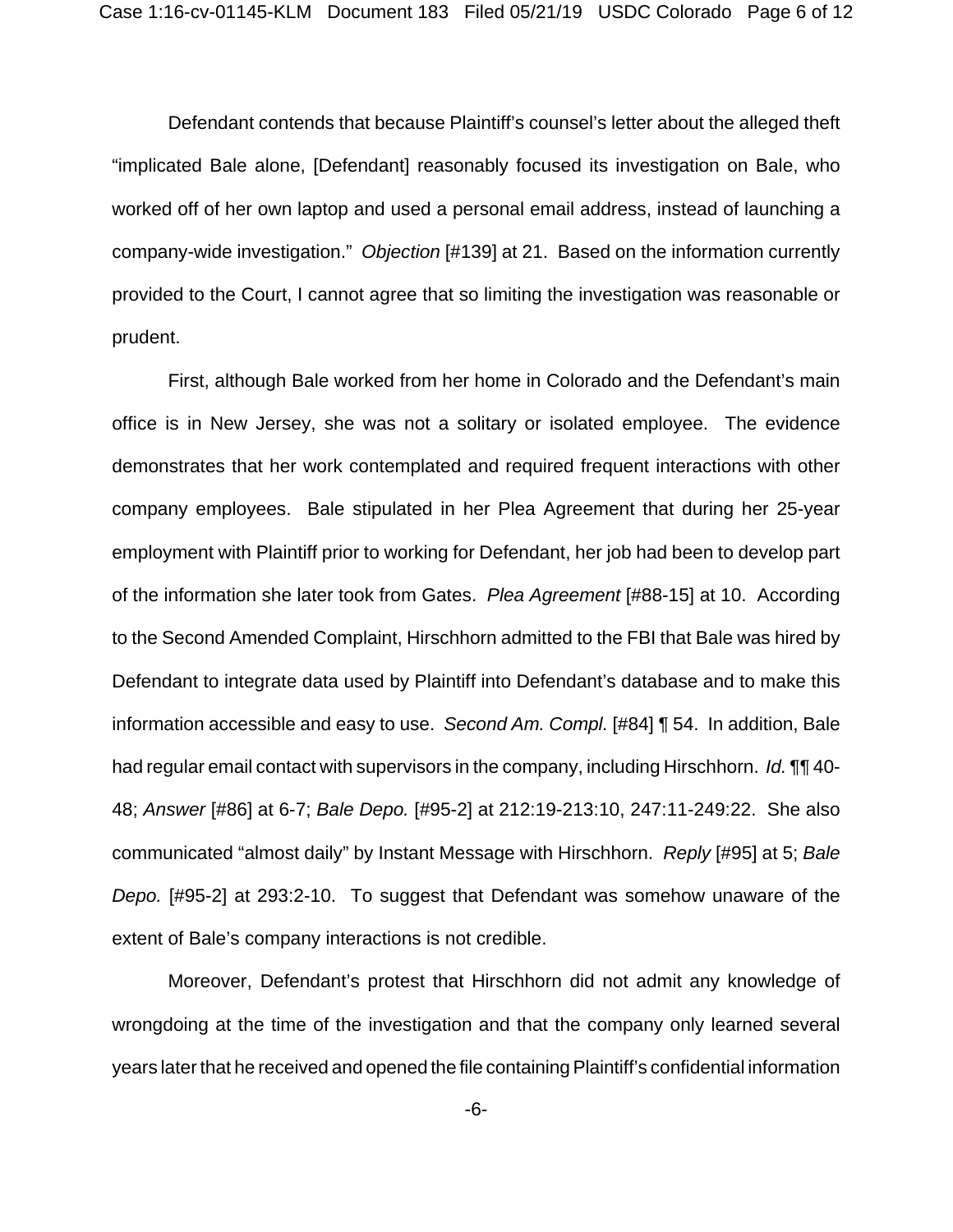is unavailing. *Objection* [#139] at 5. Defendant seems to suggest that for purposes of the crime-fraud exception, its conduct must be evaluated in terms of *what only certain chosen corporate officials knew at the time of the alleged wrongdoing, not what other corporate employees knew*. Defendant fails to account for the evidence of Bale's and Hirschhorn's knowledge of the wrongful use of confidential information and their undisputed failure to disclose it, as if their status as corporate employees and agents is meaningless. This argument cannot be correct.

First, if Defendant were correct, corporate parties to litigation could avoid scrutiny of their attorney-client communications by simply contending that although some employees did bad things, the wrongdoers neither admitted it to select company representatives nor did those representatives otherwise find out about it, so the crime-fraud exception does not apply. The core of this assertion appears to be that although there was fraud, as long as it was committed by only a few employees without evidence of other corporate actors' involvement, the crime-fraud exception does not apply. Defendant cites no authority for this contention. As far as the Court is aware, the law does not countenance such a facile escape hatch.

Second, Defendant's argument flies in the face of long-standing precedent holding that corporate agents' acts are attributable to the corporate entity. *See, e.g., In re Stat-Tech Sec. Litig.,* 905 F. Supp. 1416, 1422 (D. Colo. 1995) (holding "the acts and knowledge of an agent are imputed to the principal" and "[b]ecause a corporation can only act through its agents, the rule is that the actions of corporate officers and directors are attributable to the corporate entity"). Indeed, a corporation may be held liable for fraud because it places "an agent in a position to commit the wrongdoing and then fails to exercise an adequate

-7-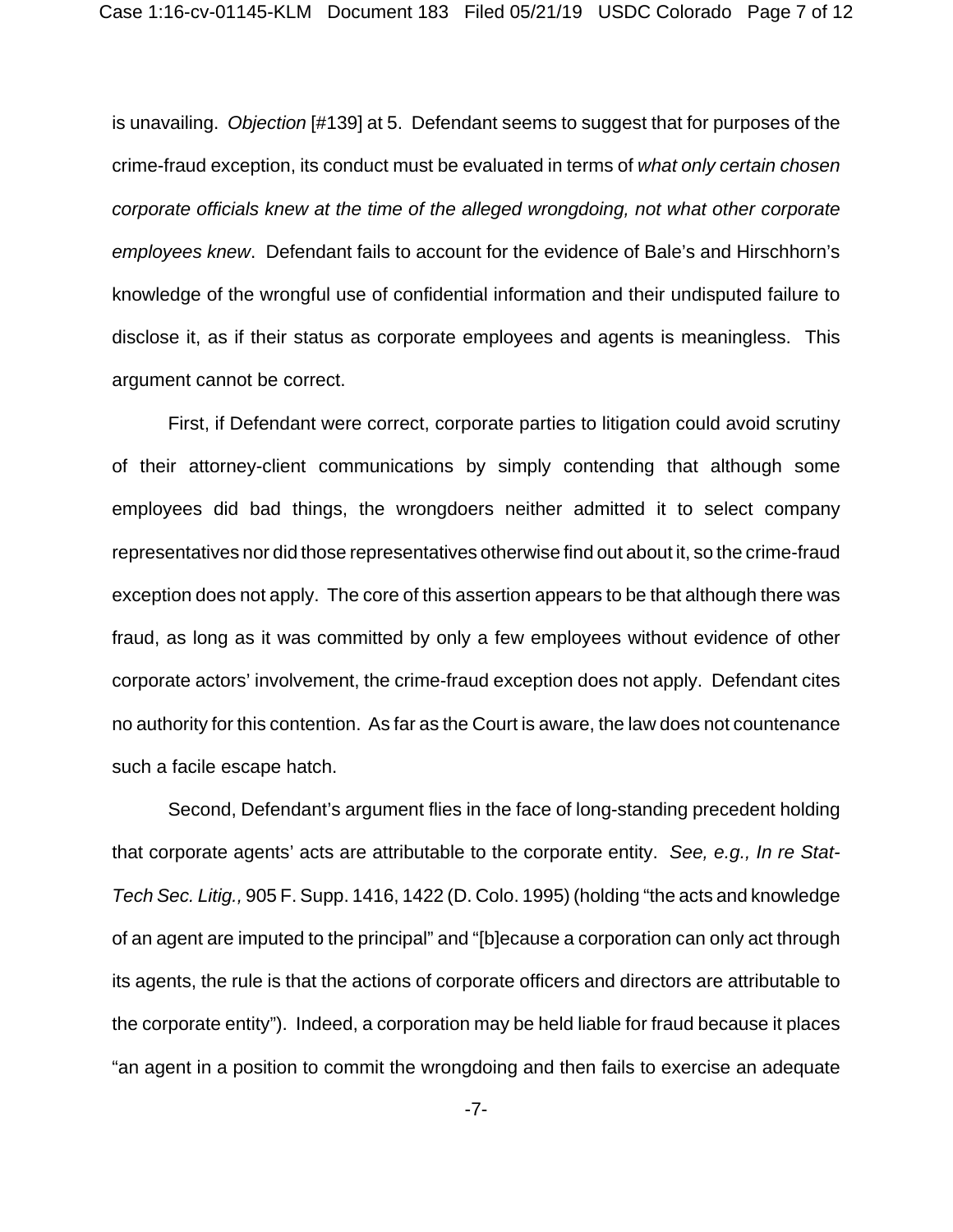amount of supervision." *King v. Horizon Corp.,* 701 F.2d 1313, 1318 (10th Cir. 1983). Even a lower-level corporate employee can bind a company by her fraudulent actions in some circumstances. *See, e.g., Cenco, Inc. v. Seidman & Seidman,* 686 F.2d 449, 456 (7th Cir. 1982).

In short, the law generally recognizes no distinction between Bale and Hirschhorn, employees of Defendant, and Defendant for purposes of liability for fraud, so long as the employees' actions were taken on behalf of the company, as they indisputably were here. Bale's and Hirshchorn's knowledge and concealment at the time of the inquiry by Plaintiff *are the company's knowledge and concealment at that time*. *See, e.g., Adams v. Kinder-Morgan, Inc.,* 340 F.3d 1083, 1106-07 (10th Cir. 2003) (holding that in the context of fraud, "[t]he scienter of the senior controlling officers of a corporation may be attributed to the corporation itself to establish liability"). The allegations of concealment made by Plaintiff involve the type of misconduct frequently invoked to support application of the crime-fraud exception to the attorney-client privilege. *See, e.g., Plaza Ins. Co. v. Lester*, No. 14-cv-01162-LTB-CBS, 2015 WL 3528336, at \*16 (D. Colo. June 4, 2015) (finding fraudulent concealment and nondisclosure vitiates attorney-client privilege pursuant to the crime-fraud exception); *Ryskamp ex rel. Boulder Growth & Income Fund v. Looney*, No. 10-cv-00842-WJM-KLM, 2011 WL 3861437, at \*8-10 (D. Colo. Sept. 1, 2011) (finding crime-fraud exception properly invoked where plaintiff alleged that defendant had manipulated the date of a rights offering); *Rambus, Inc. v. Infineon Techs. AG*, 222 F.R.D. 280, 290 (E.D. Va. 2004) ("[T]he crime/fraud exception extends to materials or communications created in planning, or in furtherance of, spoliation of evidence."). Accordingly, the Court cannot conclude that the Discovery Master's Report inappropriately

-8-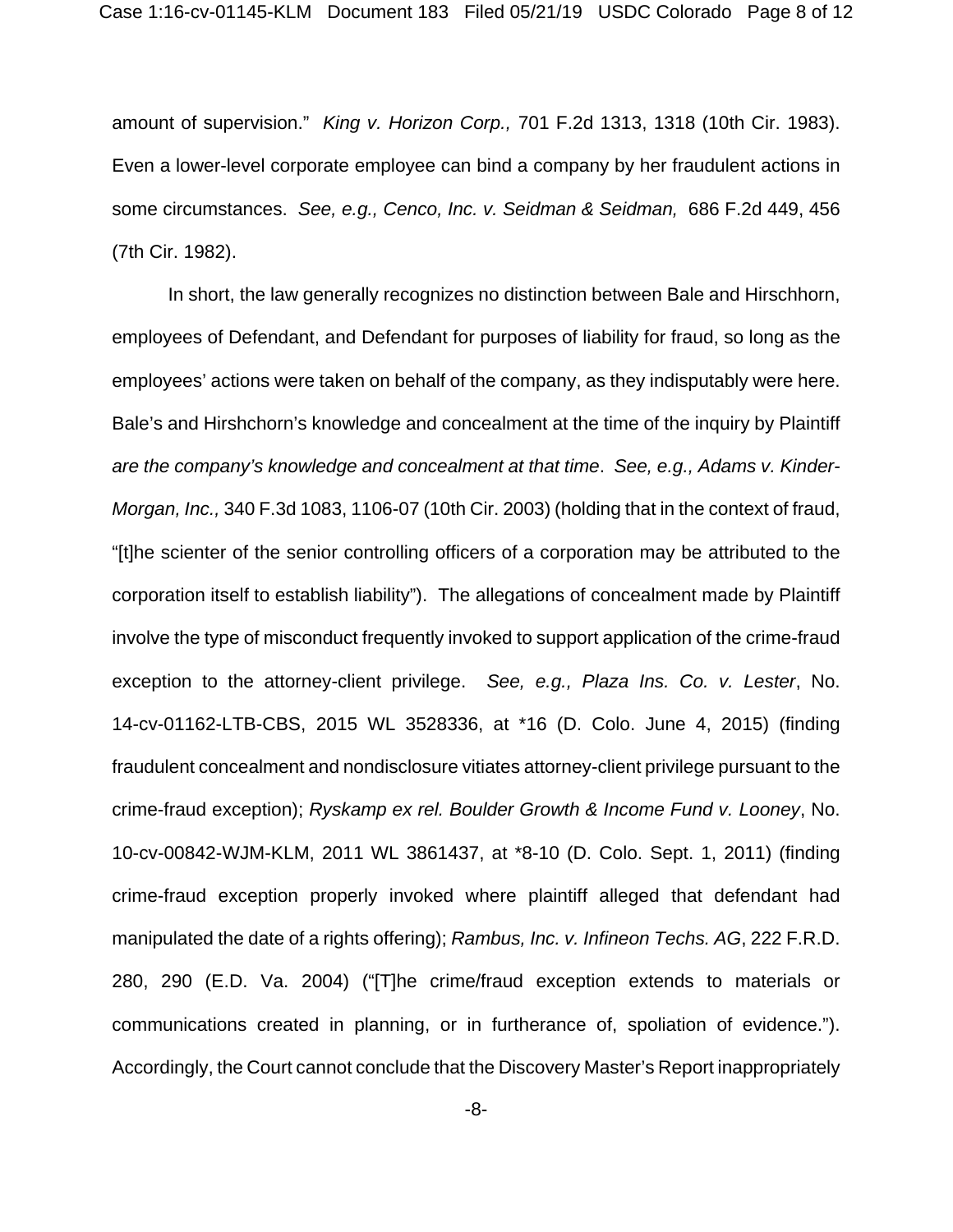evaluated Defendant's conduct in light of hindsight instead of what it knew at the time.

Defendant further argues that the Discovery Master erroneously recognized mere spoliation as a "crime" or "fraud" which triggers the exception. *Objection* [#139] at 28-32. "[E]ven if [Defendant's] 'investigation' or 'preservation effort' did fall short in some respect, . . . that would provide no basis for piercing the privilege or even ordering *in camera* inspection." *Id.* at 28. Defendant contends that "[r]elying on a breach of a duty to preserve is fundamentally inconsistent with the requirement that the crime-fraud exception requires intent." *Id.* at 30.

But spoliation can occur as a result of mere negligence or intentional destruction of evidence, so to the extent that the Discovery Master concluded that *intentional* spoliation supports application of the crime-fraud exception, his conclusion is not inconsistent with the intent requirement of the doctrine. *See e.g., McCargo v. Texas Roadhouse, Inc.*, No. 09-cv-02889-WYD-KMT, 2011 WL 1638992, at \*8 (D. Colo. May 2, 2011) ("A failure to preserve evidence may be negligent, grossly negligent, or willful[.]" (citing *Philips Electronics N. America Corp. v. BC Technical*, 773 F. Supp. 2d 1149, No. 2:08-cv-639 CW-SA, 2011 WL 677462, at \*48 (D. Utah Feb. 16, 2011))); *Asher Assocs., LLC v. Baker Hughes Oilfield Operations, Inc.*, No. 07-cv-01379-WYD-CBS, 2009 WL 1328483, at \*8 (D. Colo. May 12, 2009) ("Common sense suggests that a failure to produce or preserve relevant evidence may involve conduct that falls 'along a continuum of fault — ranging from innocence through the degrees of negligence to intentionality.'" (quoting *Residential Funding Corp. v. DeGeorge Financial Corp.*, 306 F.3d 99, 108 (2d Cir. 2002))); *U.S. ex rel. Baker v. Cmty. Health Sys.*, Inc., No. 05-cv-279 WJ/ACT, 2012 WL 12294413, at \*3 (D.N.M. Aug. 31, 2012), *objections overruled*, 2012 WL 5387069 (D.N.M. Oct. 3, 2012)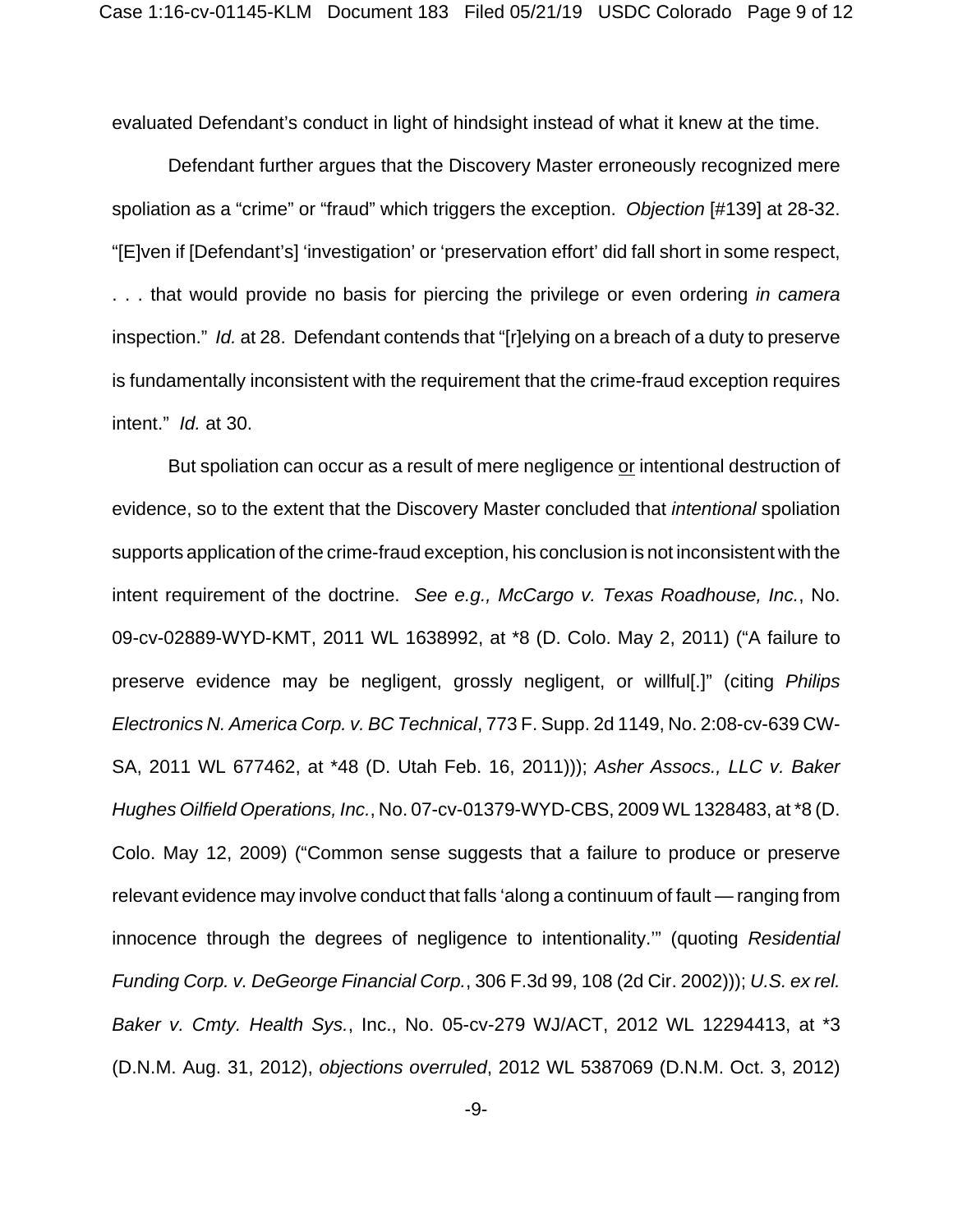("Spoliation includes the intentional or negligent destruction or loss of tangible and relevant evidence which impairs a party's ability to prove or defend a claim." (quoting *United States ex rel. Koch v. Koch Ind., Inc.*, 197 F.R.D. 488, 490 (N.D. Okla.1999))); *Minter v. Prime Equip. Co.*, No. 02-cv-132-KEW, 2007 WL 2703093, at \*3 (Sept. 14, 2007) (E.D. Okla. 2007) (recognizing that "spoliation occurs with varying degrees of culpability"). However, the Court need not decide whether Plaintiff presented sufficient evidence of intentional spoliation to invoke the crime-fraud exception, as the evidence of fraudulent concealment discussed above is a sufficient basis to do so.

# **B. The "Sua Sponte" Nature of the Discovery Master's Report**

Defendant further argues that the Discovery Master took it upon himself to find a basis for application of the crime-fraud exception on grounds not asserted by Plaintiff. According to Defendant:

[T]he Report chose to invade the attorney-client privilege on two grounds not raised by [Plaintiff]: first, that [Defendant] engaged in "concealment" by omitting material facts which it purportedly had a duty to disclose; and second, that [Defendant] engaged in "spoliation" by taking inadequate steps to preserve evidence after receiving a letter from [Plaintiff's counsel] in March 2012 asserting that [Defendant's] employee, Laura Bale, may have accessed [Plaintiff's] confidential information. By raising grounds to pierce the privilege that [Plaintiff] did not rely on in its motion, the Special Master erred.

*Objection* [#139] at 2.

Among other arguments, Plaintiff responds that it actually did raise the issues discussed in the Discovery Master's Order, and the Court agrees. *Response to Objection* [#148] at 12-15. Plaintiff's original Motion to Pierce Attorney-Client Privilege argued that Defendant engaged in fraud by making false and misleading statements about the extent of the company's investigation and knowledge, and that such statements are sufficient to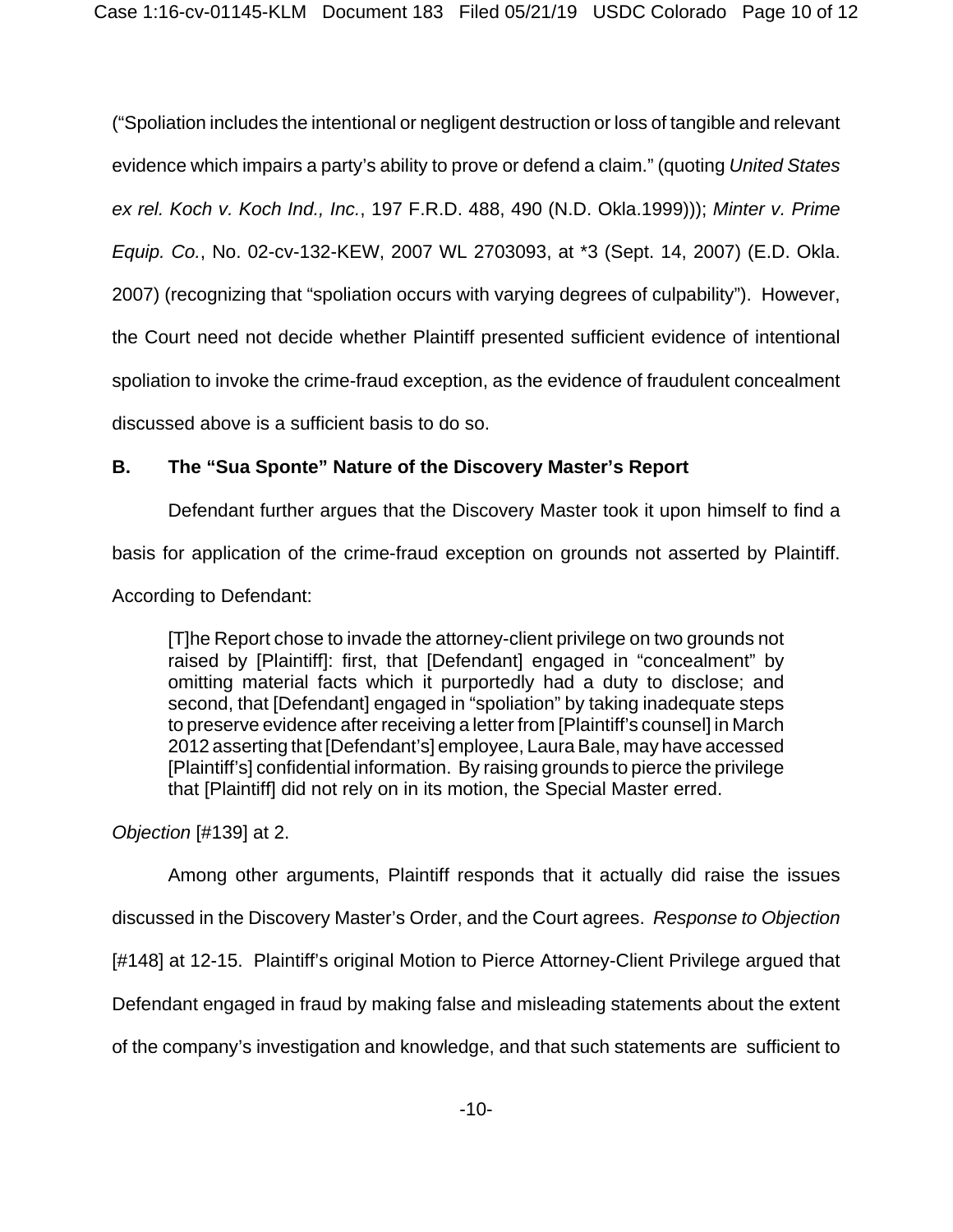pierce the attorney-client privilege. *Motion to Pierce Attorney-Client Privilege* [#88] at 7,10, 16-18. Allegations of Defendant's inadequate document preservation and retention permeate Plaintiff's filings, despite Plaintiff's single use of the word "spoliation." *Id.* at 11, 17, 18. As Plaintiff points out, Defendant itself concluded, in responding to Plaintiff's Motion [#88], that Plaintiff was "insinuat[ing] that [Defendant] engaged in spoliation of materials relevant to this action." *Opposition to Motion* [#91] at 16. Defendant's contention that the Discovery Master "developed two bases not presented in Gates' motion to justify in camera review of [Defendant's] privileged documents" is, at best, a blind mischaracterization of both the lengthy pleadings and exhibits tendered by Plaintiff in support of the motion and the Special Master's careful work. *Objection* [#139] at 13. At worst, this contention is simply disingenuous.

Accordingly, the Court rejects Defendant's argument about the so-called "sua sponte" nature of the Special Master's Report.

#### **III. Conclusion**

For the reasons explained above, Defendant's **Objection to Report and Recommendation of Special Master on Gates Corporation's Motion to Pierce Attorney/Client Privilege** [#139] is **OVERRULED**.

IT IS FURTHER **ORDERED** that Defendant shall submit a single USB thumb drive containing a readable and searchable version of the items numbered PRIV 00012 to PRIV 00164 to the Special Master **on or before May 24, 2019 at 5:00 p.m.**

IT IS FURTHER **ORDERED** that Defendant shall also submit an excel spreadsheet of the underlying privilege log in native format and capable of being edited to the Special

-11-